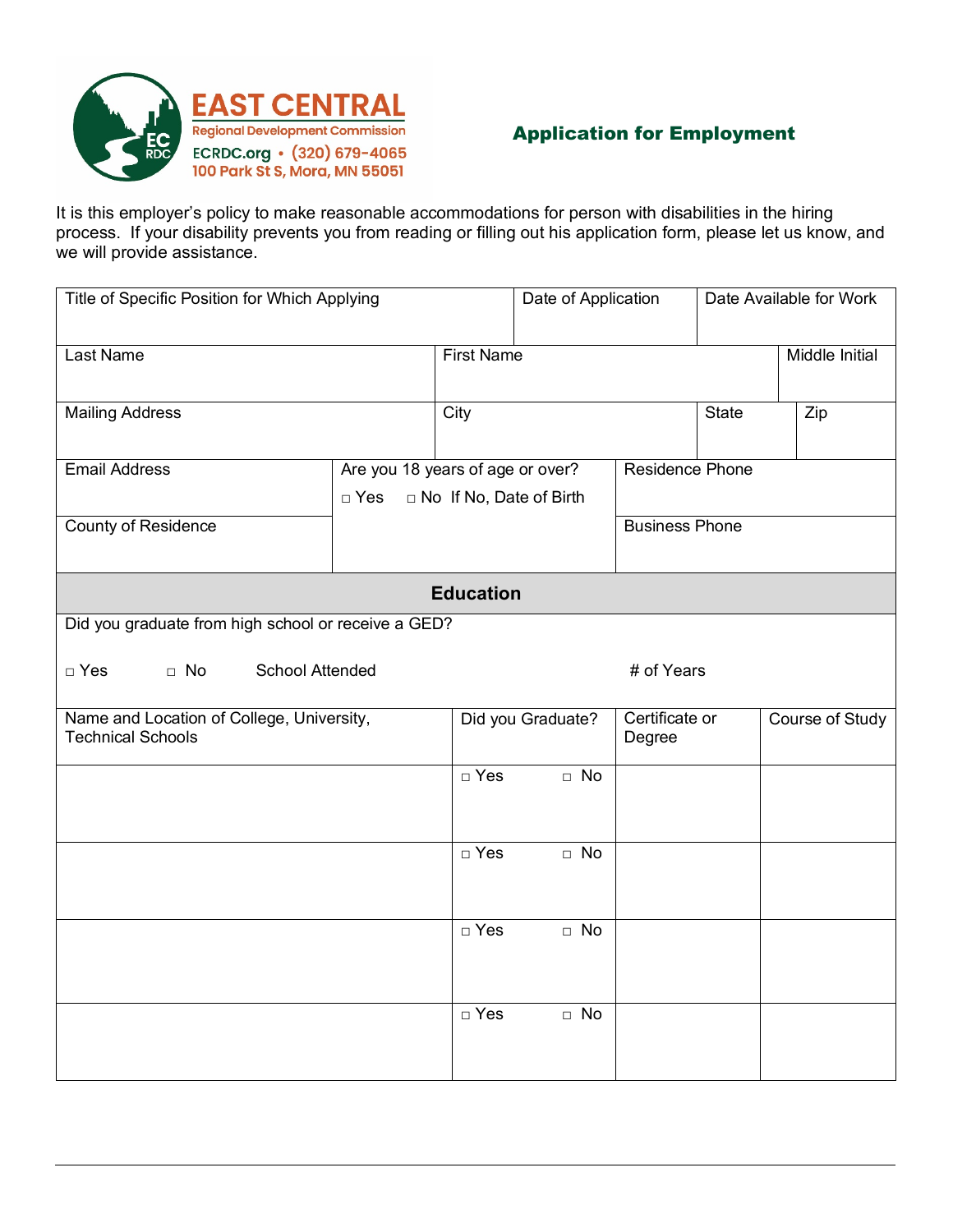

| <b>Employment</b><br>(List employment history, but do not provide dates of employment for jobs held more than five years ago.) |                    |                                                                             |                 |           |      |  |  |
|--------------------------------------------------------------------------------------------------------------------------------|--------------------|-----------------------------------------------------------------------------|-----------------|-----------|------|--|--|
| Employing Firm                                                                                                                 |                    | From: Month                                                                 | Year            | To: Month | Year |  |  |
| Address                                                                                                                        |                    | Reason for Leaving                                                          |                 |           |      |  |  |
| <b>Phone Number</b>                                                                                                            | Supervisor         |                                                                             |                 |           |      |  |  |
| <b>Your Title</b>                                                                                                              | Supervisor's Title | May we contact this employer?<br>$\Box$ No<br>If No, explain.<br>$\Box$ Yes |                 |           |      |  |  |
| <b>Principal Responsibilities</b>                                                                                              |                    |                                                                             |                 |           |      |  |  |
| <b>Employing Firm</b>                                                                                                          |                    | From: Month                                                                 | Year            | To: Month | Year |  |  |
| <b>Address</b>                                                                                                                 |                    | Reason for Leaving                                                          |                 |           |      |  |  |
| <b>Phone Number</b>                                                                                                            | Supervisor         |                                                                             |                 |           |      |  |  |
| <b>Your Title</b>                                                                                                              | Supervisor's Title | May we contact this employer?<br>$\Box$ Yes<br>If No, explain.<br>$\Box$ No |                 |           |      |  |  |
| <b>Principal Responsibilities</b>                                                                                              |                    |                                                                             |                 |           |      |  |  |
| <b>Employing Firm</b>                                                                                                          |                    | From: Month                                                                 | Year            | To: Month | Year |  |  |
| Address                                                                                                                        |                    | Reason for Leaving                                                          |                 |           |      |  |  |
| Phone Number                                                                                                                   | Supervisor         |                                                                             |                 |           |      |  |  |
| Your Title                                                                                                                     | Supervisor's Title | May we contact this employer?<br>$\Box$ No<br>$\Box$ Yes                    | If No, explain. |           |      |  |  |
| <b>Principal Responsibilities</b>                                                                                              |                    |                                                                             |                 |           |      |  |  |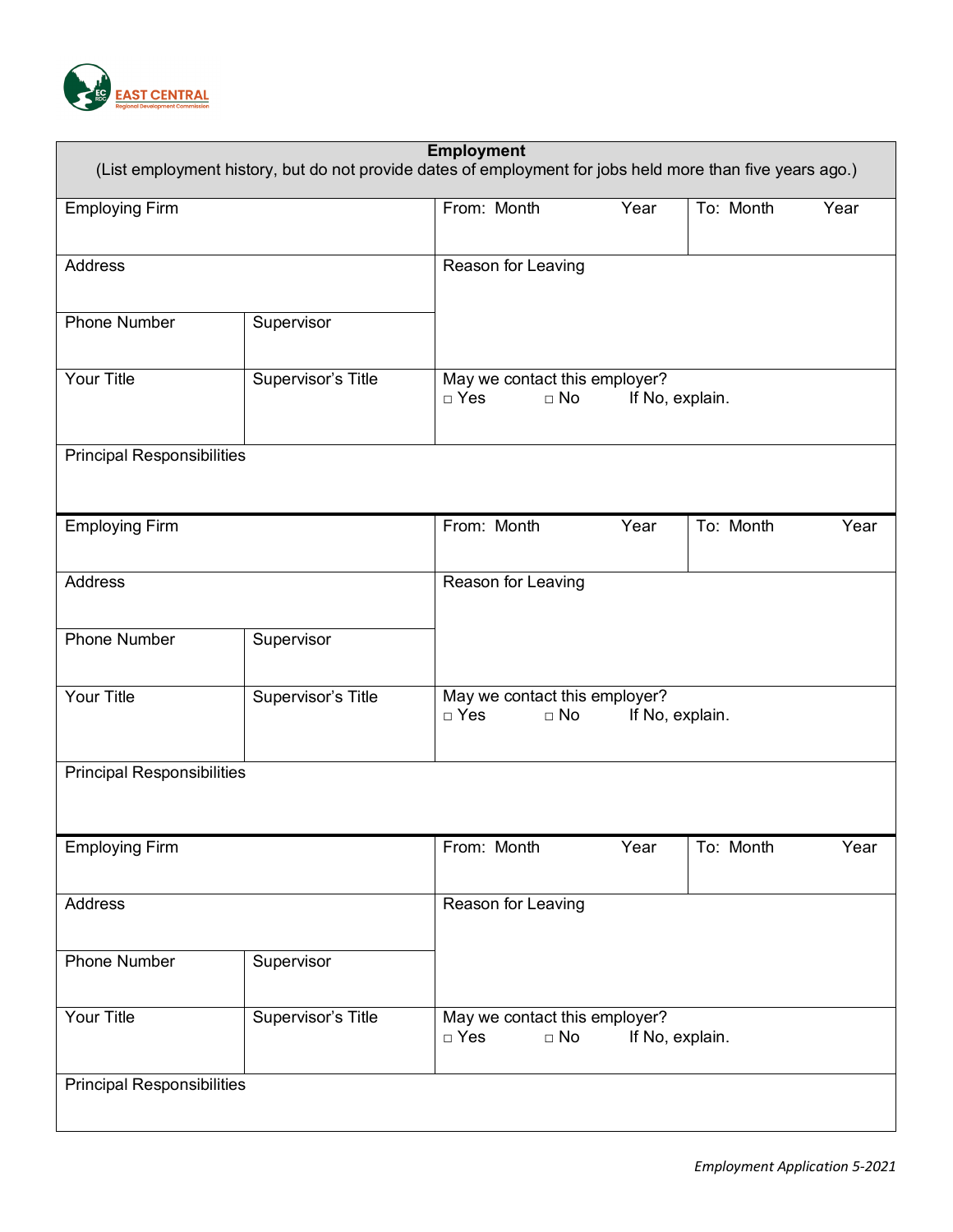

| <b>Job Relevant Volunteer and Unpaid Work Experience</b>                                                                                                                                                                                                                                                     |                        |                           |            |                                       |  |  |  |
|--------------------------------------------------------------------------------------------------------------------------------------------------------------------------------------------------------------------------------------------------------------------------------------------------------------|------------------------|---------------------------|------------|---------------------------------------|--|--|--|
| Kind of Volunteer Activity (Do not specify<br>organization)                                                                                                                                                                                                                                                  |                        | Major<br>Responsibilities | Hours/Week | Length of Service                     |  |  |  |
|                                                                                                                                                                                                                                                                                                              |                        |                           |            |                                       |  |  |  |
|                                                                                                                                                                                                                                                                                                              |                        |                           |            |                                       |  |  |  |
|                                                                                                                                                                                                                                                                                                              |                        |                           |            |                                       |  |  |  |
|                                                                                                                                                                                                                                                                                                              |                        |                           |            |                                       |  |  |  |
| Describe any additional experience or training that qualifies you for this job.                                                                                                                                                                                                                              |                        |                           |            |                                       |  |  |  |
| <b>References</b><br>(Give us the names of three people outside of relatives who can be contacted regarding your qualifications, work<br>habits and character.)                                                                                                                                              |                        |                           |            |                                       |  |  |  |
| Name                                                                                                                                                                                                                                                                                                         | <b>Present Address</b> |                           | Phone      | Position and relation to<br>your work |  |  |  |
|                                                                                                                                                                                                                                                                                                              |                        |                           |            |                                       |  |  |  |
|                                                                                                                                                                                                                                                                                                              |                        |                           |            |                                       |  |  |  |
|                                                                                                                                                                                                                                                                                                              |                        |                           |            |                                       |  |  |  |
| <b>Military</b>                                                                                                                                                                                                                                                                                              |                        |                           |            |                                       |  |  |  |
| Did you serve in the military service of this country and separate under honorable conditions from any branch of<br>the armed forces of the U.S. after having served on active duty for 181 consecutive days or by reason of disability<br>incurred while serving on active duty? $\square$ Yes<br>$\Box$ No |                        |                           |            |                                       |  |  |  |
| <b>Felony Conviction</b>                                                                                                                                                                                                                                                                                     |                        |                           |            |                                       |  |  |  |
| Have you served a sentence in jail or prison or been convicted of a felony for which a jail sentence could have<br>been imposed? You may answer "No" if the conviction or criminal records have been annulled, sealed, set aside<br>or purged or if you have been pardoned pursuant to the law.              |                        |                           |            |                                       |  |  |  |
| $\Box$ Yes<br>$\Box$ No<br>If "Yes", attach a separate sheet with explanation. Information concerning this question<br>will not be used to automatically bar you from employment but may be used to direct your interests to areas less<br>related to areas of your conviction.                              |                        |                           |            |                                       |  |  |  |